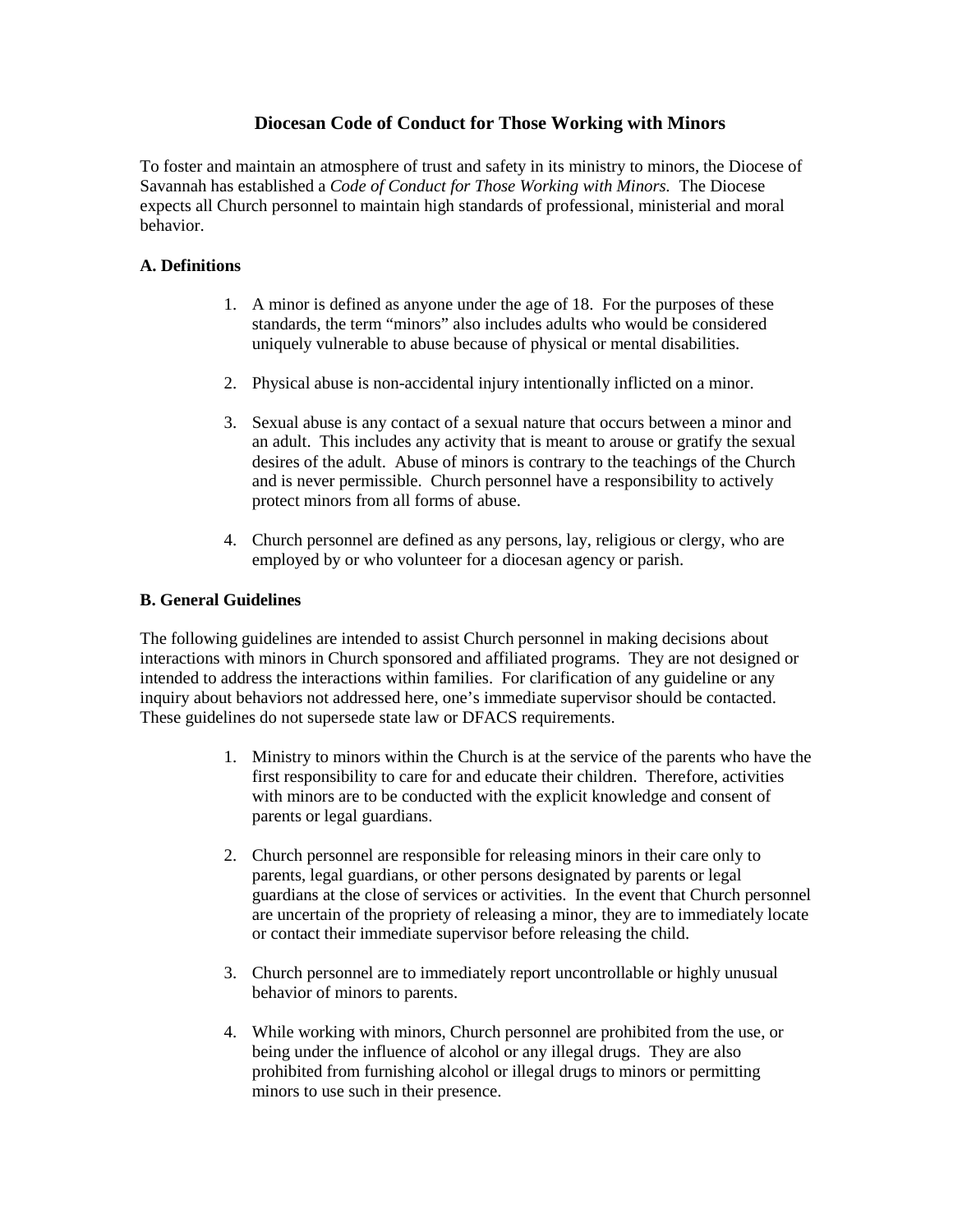- 5. Church personnel may occasionally be in a position to provide transportation for minors. The following guidelines should be strictly observed when Church personnel are involved in the transportation of minors:
	- a. Ordinarily, minors are never to be transported without written permission.
	- b. Minors are to be transported directly to their destination.
	- c. Church personnel are to avoid unnecessary and/or inappropriate contact with minors while in vehicles.
	- d. Drivers who are assigned to transport minors must be at least 25 years old. (Requests for specific exceptions must be submitted in writing to the pastor).
- 6. Church personnel are prohibited from speaking to minors in a way that is or could be reasonably construed as harsh, threatening, intimidating, shaming, derogatory, demeaning, or humiliating. Church personnel are to refrain from using inappropriate language in the presence of minors.
- 7. Church personnel are prohibited from engaging in any sexually oriented conversations with minors. However, it is expected that from time to time youth ministry lessons and discussions for teenagers may address human sexuality issues related to dating and sex. These lessons will convey to youth the Church's views on these topics. If youth have questions not answered or addressed by their individual teachers they are to be referred to their parents or guardians for clarification and counseling. In addition, Church personnel are never permitted to discuss their own sexual activities with minors.
- 8. Church personnel are never to be nude in the presence of minors in their care. Changing and showering facilities or arrangements for adults are to be separate from facilities or arrangements for minors.
- 9. Church personnel are prohibited from possessing any sexually oriented or morally inappropriate printed materials (magazines, cards, videos, films, clothing, etc.) on Church property or in the presence of minors.
- 10. Church personnel are prohibited from sleeping in the same beds, sleeping bags or small tents with minors.
- 11. Houses used as residences for priests and religious are exclusively for their use. Minors should not be allowed in the private quarters of those residences. With the exception of occasional visits from immediate family members, minors are not permitted to be overnight guests in the residences of priests or religious.
- 12. Counseling areas should have transparent windows or open doors. Care should be made to have another adult in the general vicinity during counseling sessions.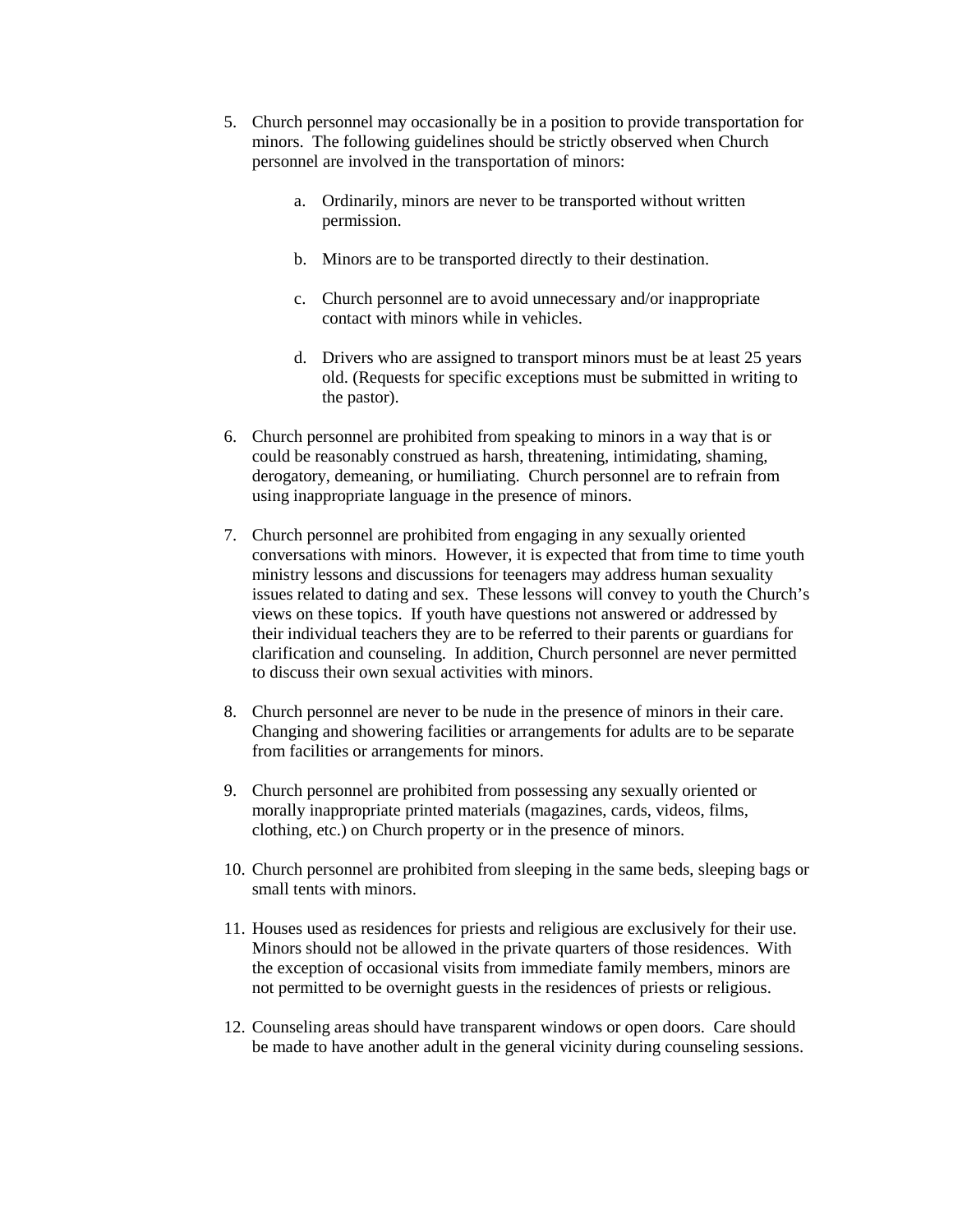### **C. Physical Contact**

The Diocese of Savannah has implemented a physical contact policy that will promote a positive, nurturing, safe environment for children and youth ministries while protecting both children and Church personnel from misunderstandings. The following guidelines are to be carefully followed by all Church personnel working with children and in youth programs.

- 1. Church personnel are prohibited from using physical discipline in any way for behavior management of minors. This prohibition includes spanking, slapping, pinching, hitting, or any other physical force as retaliation or correction for inappropriate behavior by minors.
- 2. Appropriate affection between Church personnel and minors is important for a child's development and a positive part of Church life and ministry. The following forms of affection are regarded as appropriate examples for most Church sponsored and affiliated programs:
	- Side hugs.
	- Shoulder to shoulder hugs.
	- Pats on the shoulder or back.
	- Handshakes.
	- "High-fives" and hand slapping.
	- Verbal praise.
	- Touching hands, faces, shoulders or arms of minors.
	- Arms around shoulders.
	- Holding hands while walking with small children.
	- Pats on the head when culturally appropriate. (For example, this gesture should typically be avoided in some Asian communities).
- 3. Some forms of physical affection have been used to initiate inappropriate contact with minors. The following are examples of affection that are not to be used in Church sponsored and affiliated programs:
	- Inappropriate or lengthy embraces.
	- Kisses on the mouth.
	- Holding minors over two years old on the lap.
	- Touching buttocks, chests or genital areas.
	- Showing affection in isolated areas of the program such as bedrooms, closets, staff only areas or other private rooms.
	- Sleeping in bed with a child.
	- Touching the knees or legs of minors.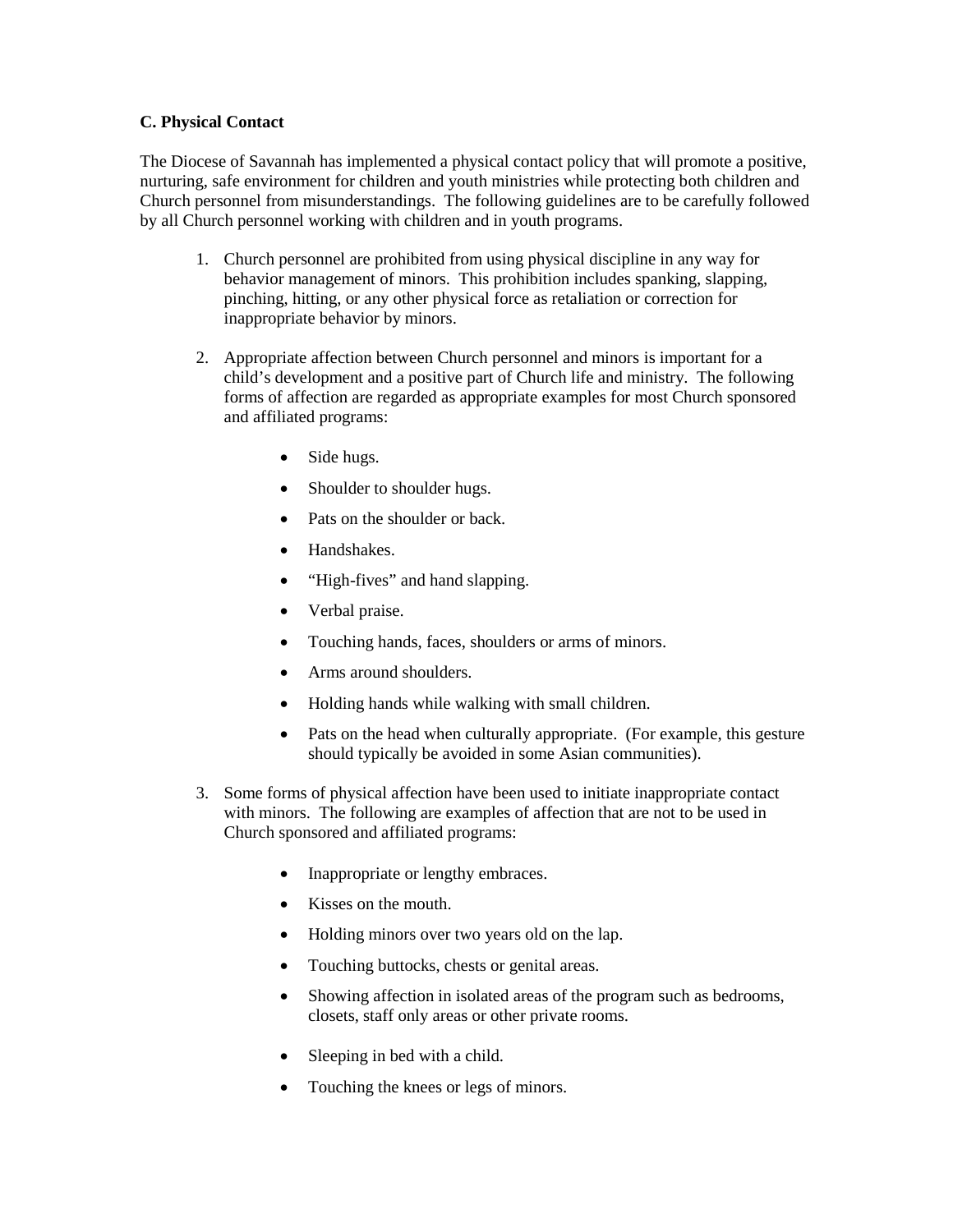- Tickling minors.
- Wrestling and/or roughhousing.
- Piggyback rides.
- Any type of massage given by a minor to an adult.
- Any type of massage given by an adult to a minor.
- Any form of unwanted affection.
- Compliments that relate to physique or body development.

#### **D. Undue Attention**

Certain conduct has been used by adults to develop inappropriate relationships with minors. Activities include singling out minors or showing them unusual attention. Some examples of this behavior prohibited for Church personnel are:

- Presenting gifts to a particular child (relatives excluded).
- Allowing a minor to drive automobiles of Church personnel even though another adult may be present.
- Singling out a particular child for special dinners, events, trips or outings.

### **E. Screening**

- 1. Without exception, all applicants for Church positions working with minors will be required to complete the following:
	- a. A release of information to conduct a criminal background check.
	- b. Applicants will also be required to read and sign the *Code of Conduct for Those Working with Minors*.
- 2. Church personnel who transfer within the Diocese are to request in writing that their personnel files be transferred to the new parish or school.

### **F. Education and Training**

- 1. Church personnel are required to review and agree to comply with the *Code of Conduct for Those Working with Minors*.
- 2. Members of the clergy, religious, employees and all volunteers who work with minors will be required to receive instruction in the VIRTUS Program, "Protecting God's Children".
- 3. Minors who work as employees or volunteers will be informed that they have a right to a safe working environment and a right to disclose behavior not in accord with these standards.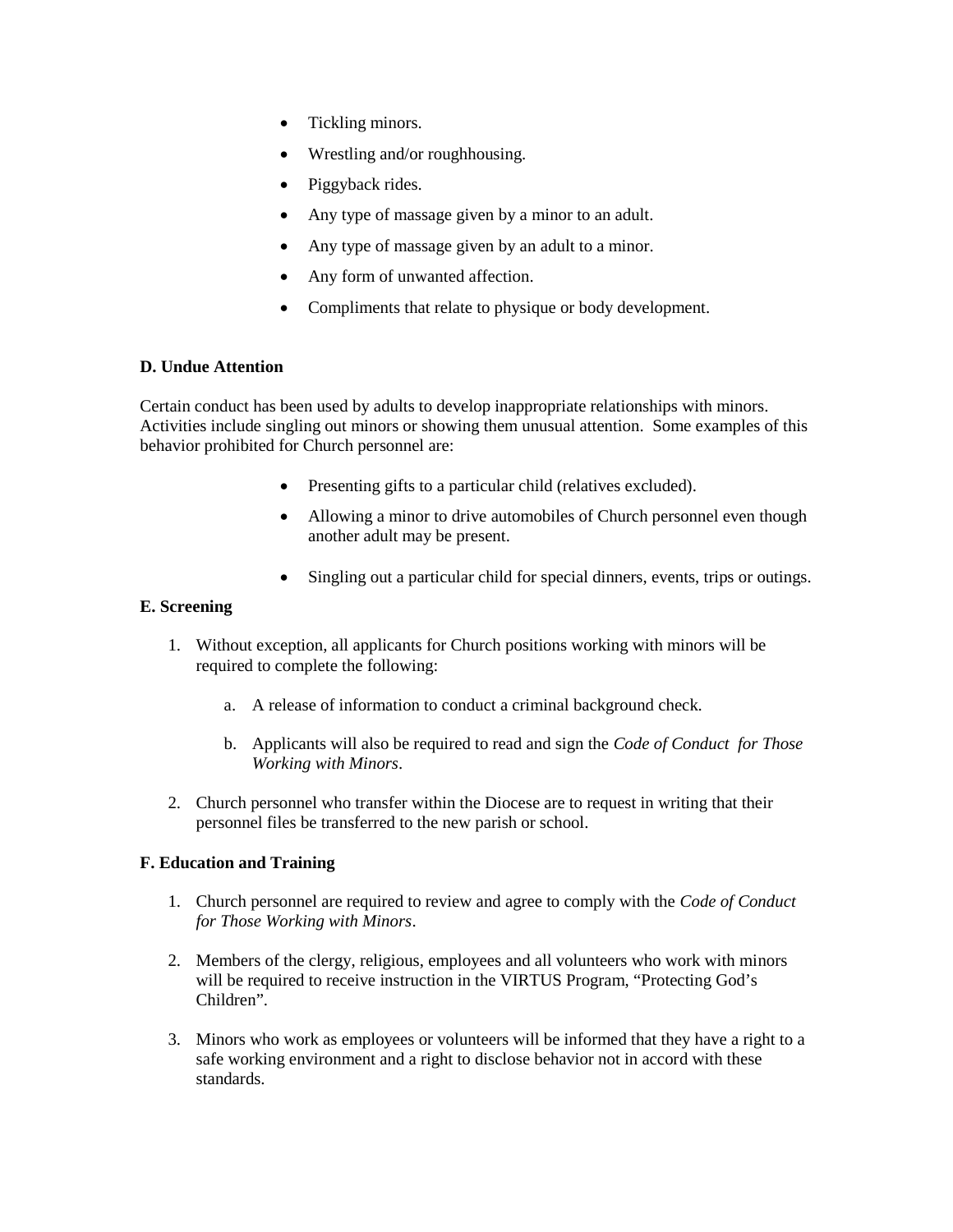### **G. Program Supervision**

- 1. Parents are encouraged to be a part of any and all services and programs in which their children are involved in the Diocese of Savannah. Parents are always welcome to observe programs and activities in which their children are involved. However, parents who desire to participate in or have ongoing contact with their child's programs in the Church will be required to complete the volunteer application process.
- 2. Programs for minors are not to be sponsored or administered by only one adult.
- 3. Church personnel under the age of 21 must work under the direction of an adult supervisor.
- 4. Church personnel responsible for supervision of parish and school activities must be aware of all programs for minors that are sponsored by a parish or school. A list of these programs is to be maintained and include purpose, activities, sponsors or coordinators, meeting times and locations. Leaders are to examine these programs and decide whether there is adequate supervision.
- 5. Individual Church personnel are not permitted to develop new programs for minors without proper consent and review by the pastor or proper designee. Requests to develop new programs are to be submitted in writing to the pastor. The pastor is to decide whether such requests include adequate adult supervision and are in compliance with the *Code of Conduct for Those Working with Minors*.

### **H. Reporting Violations**

All Church personnel are required to report violations of the *Code of Conduct for Those Working with Minors* by an adult employee or volunteer to the appropriate principal or pastor.